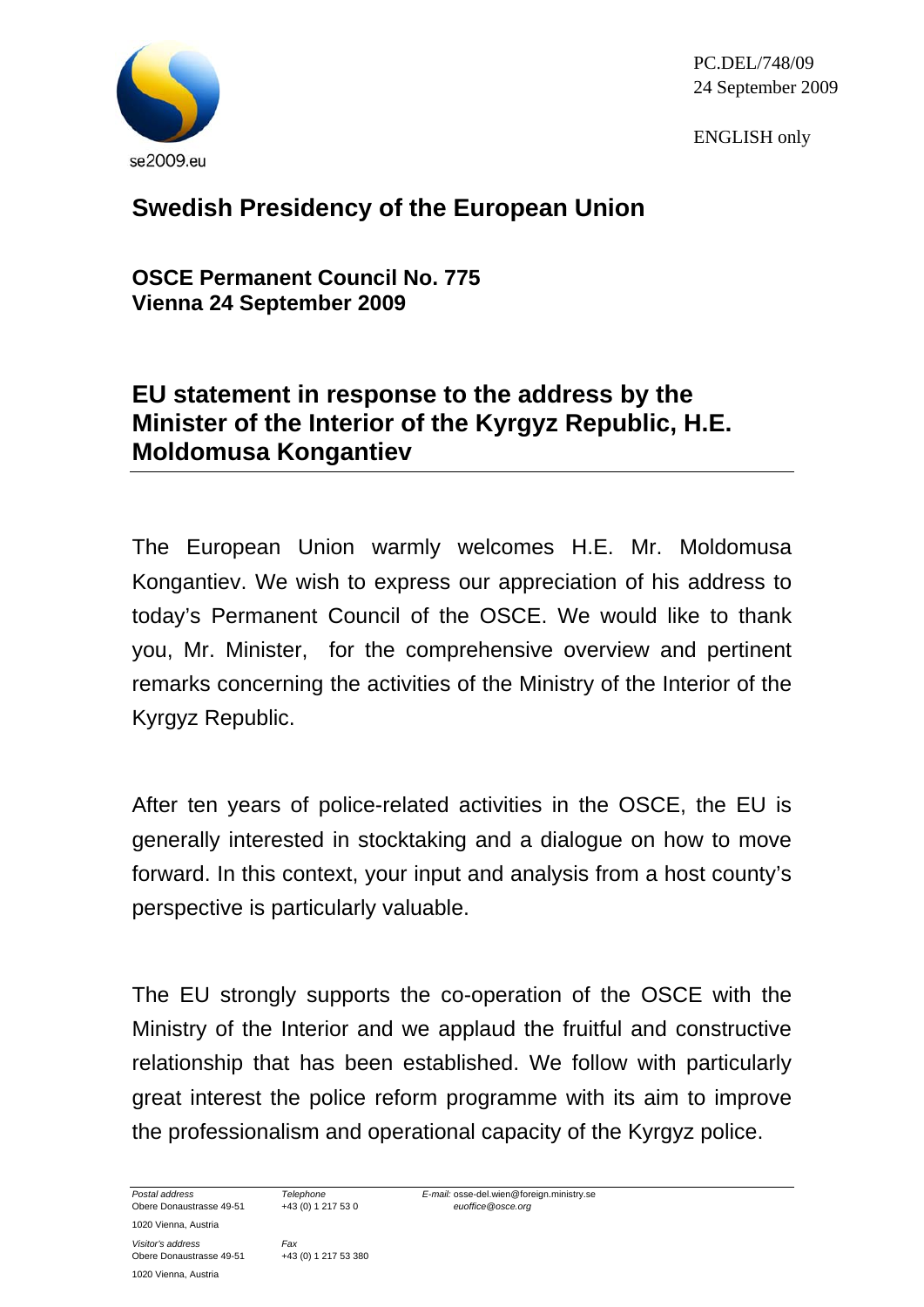We are aware of the remaining challenges related to law enforcement issues, in particular the need to further engage in a constructive dialogue with civil society and thereby contribute to an increasingly trustful atmosphere. Recent activities in co-operation with the OSCE Centre in Bishkek, such as the seminar on policecommunity co-operation to enhance public safety and the newly introduced Professional Ethics Code of the Kyrgyz Police seem to be useful measures with the potential to build trust between the people and the police. The Public Forum you mentioned is an interesting initiative in this regard.

The EU would like to encourage the Ministry of the Interior to increase the number of joint initiatives with the OSCE Centre in Bishkek and civil society in combating trafficking in human beings.

We have also taken note of initiatives undertaken by the Ministry of the Interior with OSCE support, including by the High Commissioner on National Minorities, in order to provide diversity training to the police to enhance its communication with ethnic minorities and to recruit more police officers of minority background. They are of particular importance owing to the multi-ethnic character of your country and we encourage you, Mr. Minister, to continue to support them.

The EU remains concerned about various instances where the implementation of the trainings and frameworks of action mentioned earlier were not embraced and police forces reportedly abused power or engaged in violence that appeared disproportionately harsh, without previous efforts to seek solutions with non-violent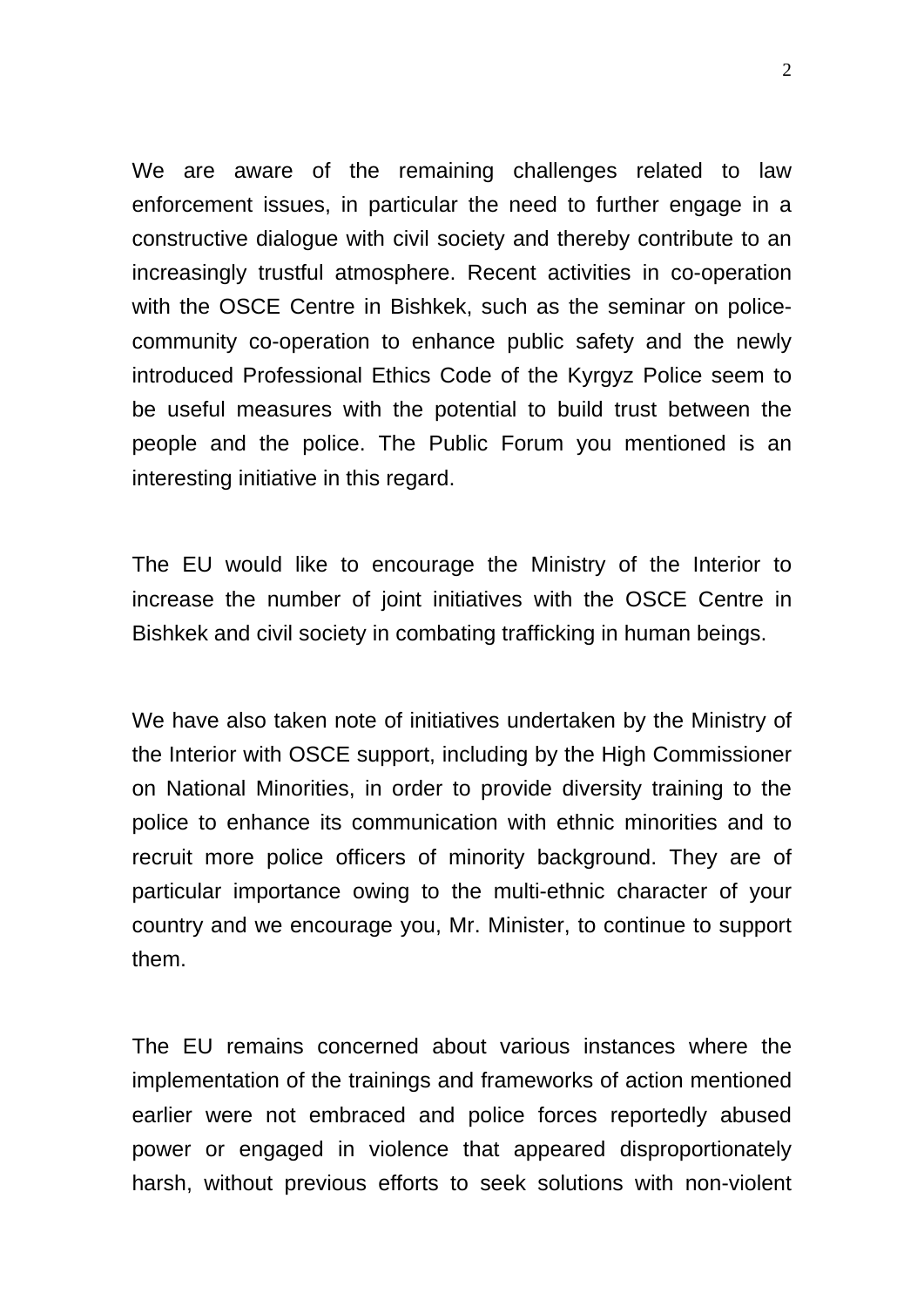means. We look forward to a constructive dialogue on how such cases can be avoided. Furthermore, the fight against corruption among the police remains a challenge of utmost importance.

The EU also notes with concern that MP Kubanychbek Kadyrov is being prosecuted for allegedly destabilising the socio-political situation in the country and organising public disorder in protesting the outcome of the recent presidential elections and that his immunity from prosecution had been lifted as a consequence, as reported by the OSCE Centre in Bishkek in its Spot Report No 36/09. We encourage the Kyrgyz authorities to ensure that freedom of expression and assembly is guaranteed to all Kyrgyz citizens, including the opposition. The EU would also like to take this opportunity to recall its statements to the Permanent Council of 19 March and 23 July on the worrying number of attacks this year on journalists in Kyrgyzstan and would invite you, Mr Minister, to look into these issues urgently.

We would like to express our support to the Kyrgyz authorities in the implementation, in cooperation with the OSCE Centre in Bishkek, of the National Programme on Penitentiary System Reform, which should lead to the improvement of the detention conditions and prevention of torture and ill treatment in the detention centres.

With regard to fighting the threat of radicalisation we believe that tackling the root causes is most important. Combating the radicalisation that leads to terrorism as well as organised crime, drug trafficking and trafficking in human beings requires crossborder co-operation and co-ordination. We therefore welcome and support the efforts by the SPMU in the OSCE Secretariat to foster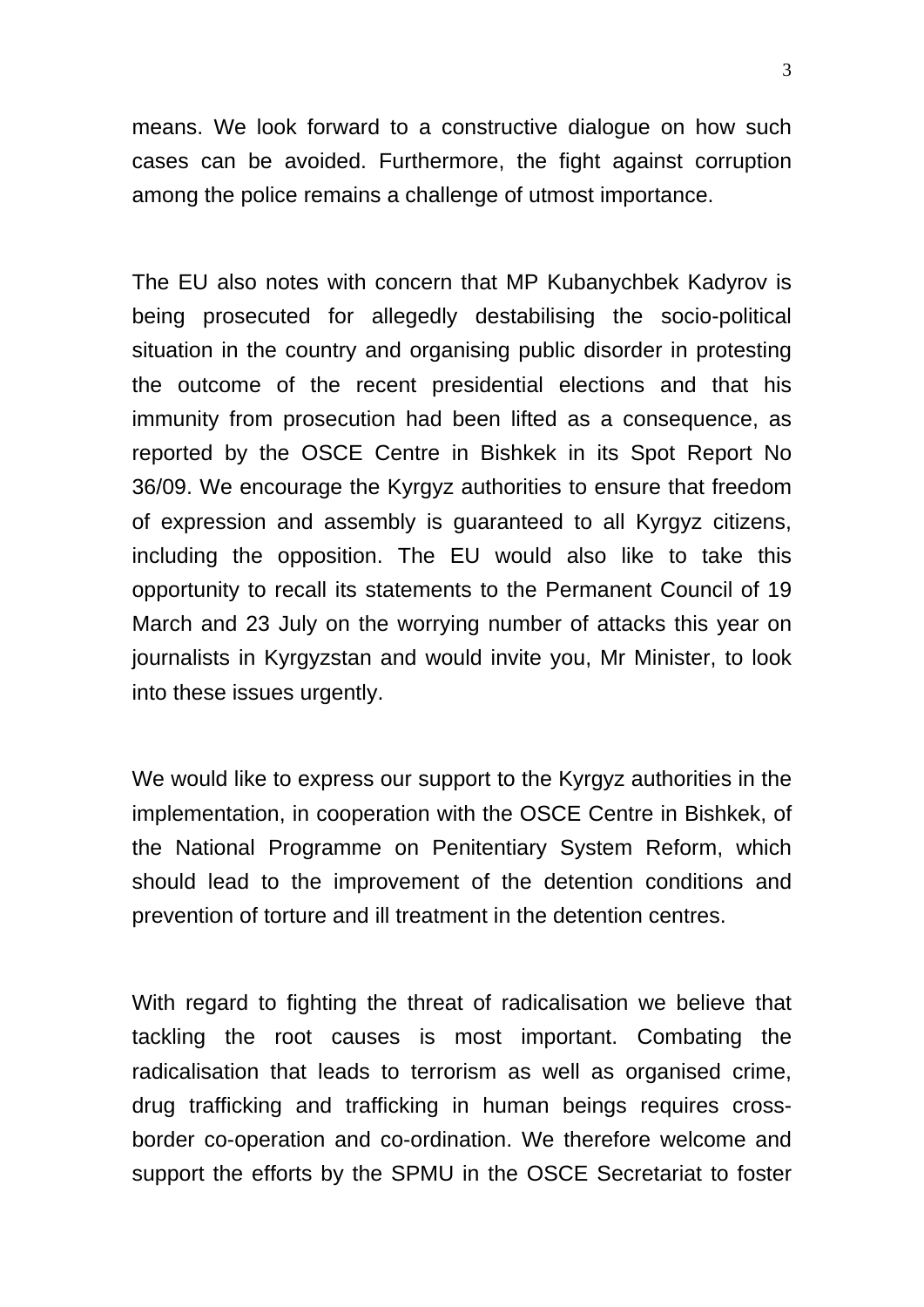regional co-operation by initiatives like the High Level Regional Meeting on Law Enforcement Co-operation in Central Asia last July.

The EU also welcomes the increased co-operation between your Ministry and the OSCE on border-related issues, which constitute a crucial area in the fight against new threats.

In this context, the EU recalls that a key element of the EU Strategy for Central Asia adopted in 2007 is also the European Rule of Law Initiative. Two regional thematic conferences will take place later this year on legal practice training for judiciary staff and lawyers as well as on rights of the defence in criminal proceedings.

In light of the information set out in Spot Report No 37/09, SEC.FR/694/09, issued today, on discussions regarding the reinstatement of the death penalty in Kyrgyzstan, let me reiterate the EU's longstanding position on the use of the death penalty. We oppose the use of capital punishment in all cases and under all circumstances and have consistently called for its universal abolition. We recall in this regard the adoption of United Nations General Assembly resolution on the moratorium on the death penalty.

In conclusion, Mr. Minister, we wish you well for your future endeavours to further enhance your country's full compliance with OSCE norms and standards and stand ready to closely co-operate to this end.